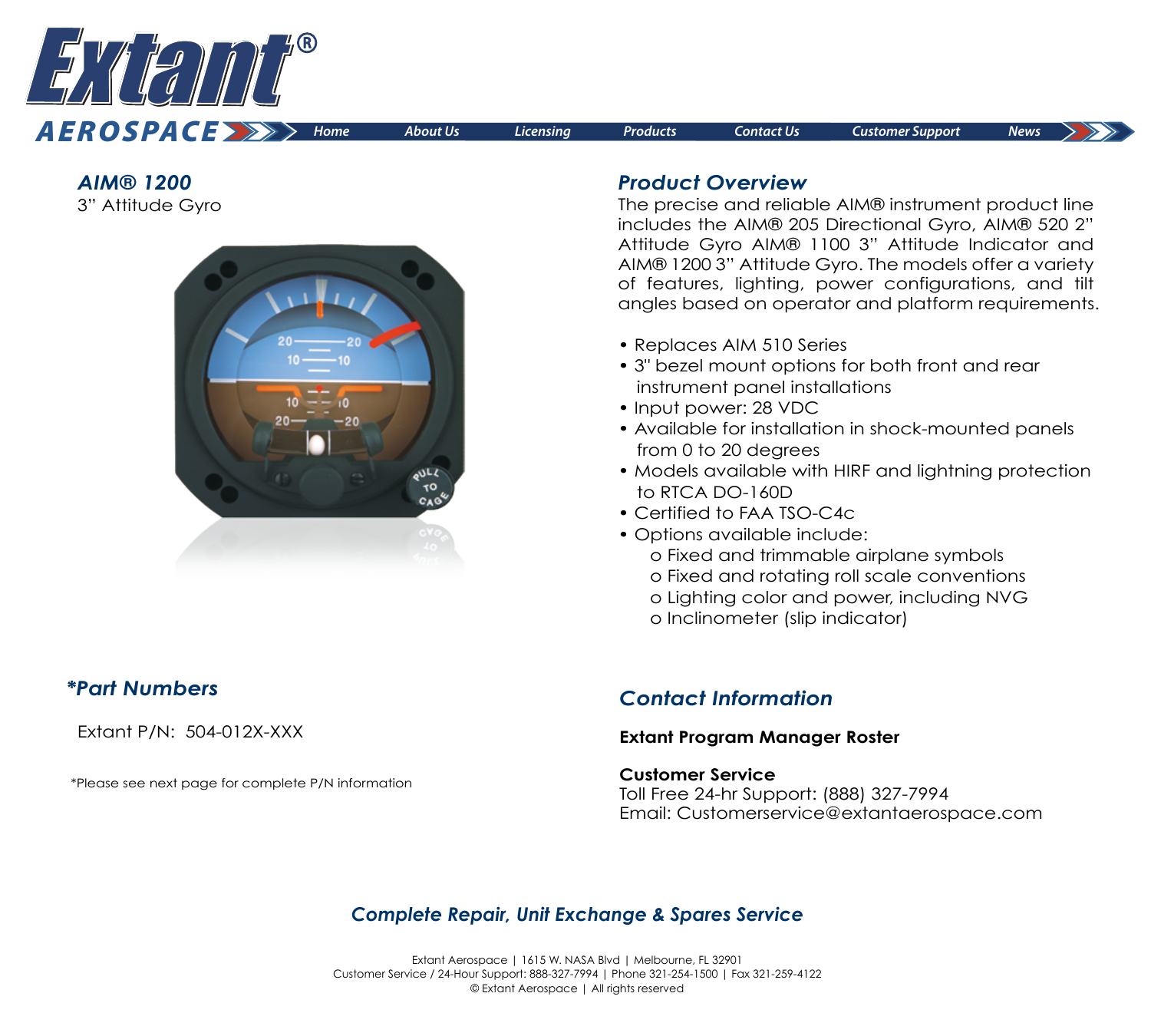| <b>AIM 1200 Gyro</b> |                    |                   |                   |
|----------------------|--------------------|-------------------|-------------------|
| Part / Model Number  | <b>Description</b> | <b>NSN Number</b> | <b>2020 Price</b> |
| 504-0121-901         | 1200-1R(0D)        |                   | \$8,863.29        |
| 504-0121-902         | 1200-1R(0B)        |                   | \$8,862.97        |
| 504-0121-903         | 1200-1R(5D)        |                   | \$8,862.97        |
| 504-0121-906         | 1200-1R(10D)       |                   | \$8,862.97        |
| 504-0121-911         | 1200-1R(15D)       |                   | \$8,863.29        |
| 504-0121-913         | 1200-1R(15B)       |                   | \$8,863.29        |
| 504-0121-918         | 1200-1RS(12D)      |                   | \$8,863.29        |
| 504-0121-919         | 1200-1RS(14D)      |                   | \$8,863.29        |
| 504-0121-920         | 1200-1FK(20B)      |                   | \$9,681.41        |
| 504-0121-921         | 1200-1RK(10D)      |                   | \$9,216.61        |
| 504-0121-922         | 1200-1RS(12M)      |                   | \$10,929.22       |
| 504-0121-926         | 1200-1R(15M)       |                   | \$10,574.76       |
| 504-0121-928         | 1200-1R(15N)       |                   | \$10,574.76       |
| 504-0121-929         | 1200-1R(20D)       |                   | \$8,863.29        |
| 504-0121-930         | 1200-1FK(20N)      |                   | \$11,283.77       |
| 504-0122-901         | 1200-2RS(0D)       |                   | \$10,203.72       |
| 504-0122-902         | 1200-2RS(15D)      |                   | \$10,203.72       |
| 504-0122-903         | 1200-2RS(19C)      |                   | \$10,203.72       |
| 504-0122-904         | 1200-2R(0D)        |                   | \$9,832.85        |
| 504-0122-905         | 1200-2FS(0D)       |                   | \$10,575.75       |
| 504-0122-906         | 1200-2FS(15D)      |                   | \$10,575.75       |
| 504-0122-907         | 1200-2F(15D)       |                   | \$10,203.72       |
| 504-0122-908         | 1200-2RS(12D)      |                   | \$10,203.72       |
| 504-0122-910         | 1200-2R(0C)        |                   | \$9,832.85        |
| 504-0122-911         | 1200-2F(0C)        |                   | \$10,203.72       |
| 504-0122-912         | 1200-2F(8D)        |                   | \$10,203.72       |
| 504-0122-913         | 1200-2FS(15M)      |                   | \$12,340.33       |
| 504-0122-914         | 1200-2RS(22E)      |                   | \$10,203.72       |
| 504-0122-915         | 1200-2R(8F)        |                   | \$9,832.85        |
| 504-0122-916         | 1200-2F(10C)       |                   | \$10,203.72       |
| 504-0122-917         | 1200-2R(20D)       |                   | \$9,832.85        |
| 504-0122-918         | 1200-2RS(22B)      |                   | \$10,203.72       |
| 504-0122-919         | 1200-2RS(7D)       |                   | \$10,203.72       |
| 504-0122-920         | 1200-2R(20B)       |                   | \$9,832.85        |
| 504-0122-921         | 1200-2RS(15M)      |                   | \$11,974.05       |
| 504-0128-902         | 1200-8F(15N)       |                   | \$12,340.27       |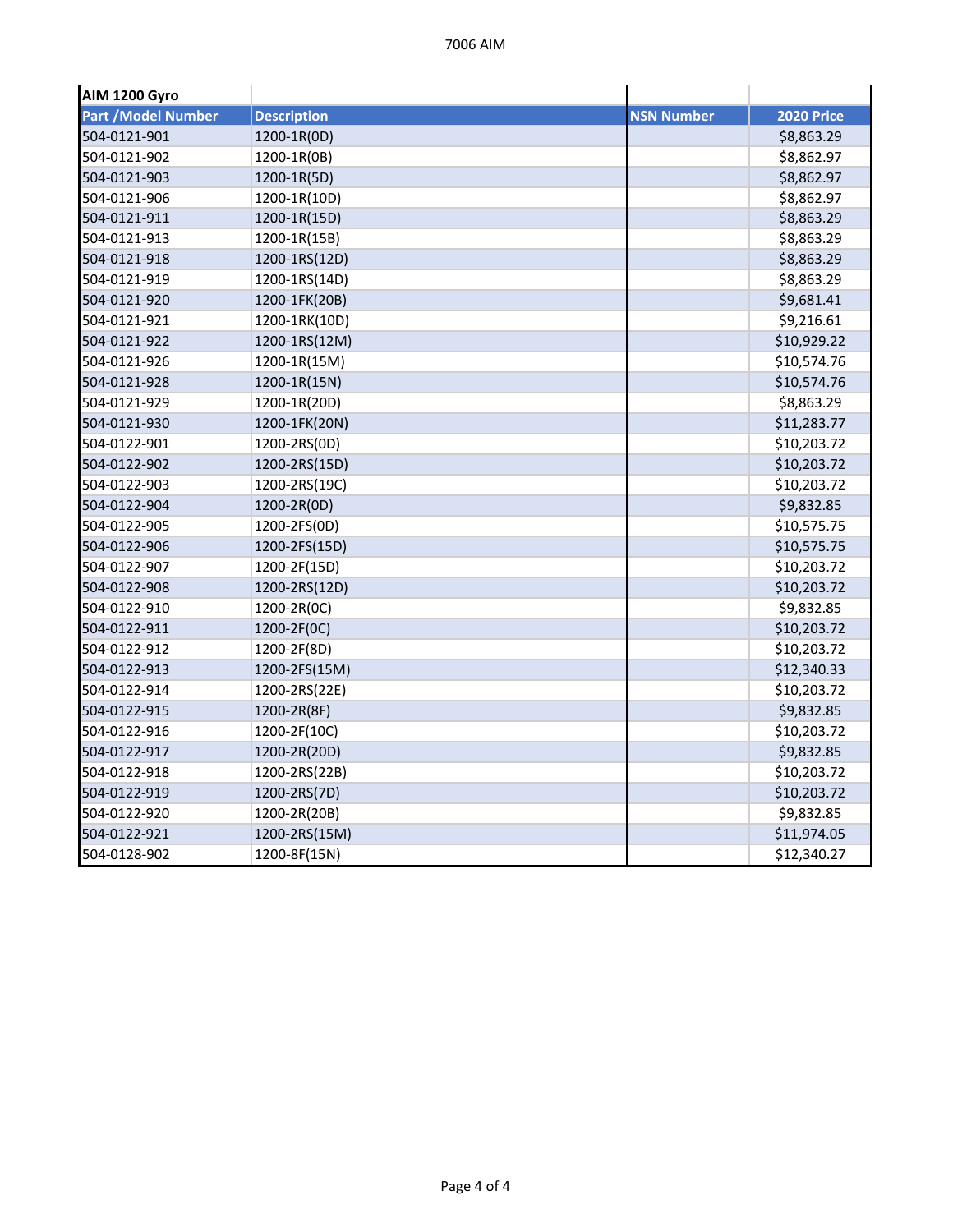|                              | <b>AIM List of Active Models</b>                             | Item Number                   | Description                                                  |
|------------------------------|--------------------------------------------------------------|-------------------------------|--------------------------------------------------------------|
|                              |                                                              | 504-0121-919                  | TOPLVL BOM, 1200-1RS(14D), 14 DEG TILT, 28V B/W, ROTATING    |
| 1200                         |                                                              |                               | DIAL, REAR MNT., W/SLIP IND.                                 |
|                              |                                                              | 504-0121-920                  | TOPLVL BOM, 1200-1FK(20B), 20 DEG TILT, 5V B/W, FIXED DIAL,  |
| Item Number                  | Description                                                  |                               | REAR MNT., NON-TRIM AP.                                      |
| 504-0121-901                 | TOPLVL BOM, 1200-1R(0D), 0 DEG, 28V B/W, ROTATING DIAL,      | 504-0121-921                  | TOPLVL BOM, 1200-1RK(10D), 10 DEG TILT, 28V B/W, ROTATING    |
| <b>REAR MNT</b>              |                                                              |                               | DIAL, REAR MNT., NON-TRIM AP.                                |
| 504-0121-902                 | TOPLVL BOM 1200-1R(0B), 0 DEG TILT                           | 504-0121-922                  | TOPLVL BOM, 1200-1RS(12M), 12 DEG TILT, 28V NVIS, ROTATING   |
| 504-0121-903                 | TOPLVL BOM, 1200-1R(5D), 5 DEG, 28V B/W, ROTATING DIAL,      | <b>DIAL</b>                   |                                                              |
| <b>REAR MNT.</b>             |                                                              | 504-0121-923                  | TOPLVL BOM, 1200-1RS(5D), 5 DEG TILT, 28V B/W, ROTATING      |
| 504-0121-904                 | TOPLVL BOM, 1200-1R(7A), 7 DEG TILT, 5V WHT., ROTATING DIAL, | DIAL, REAR MNT/W/SLIP         |                                                              |
| <b>REAR MNT.</b>             |                                                              | 504-0121-924                  | TOPLVL BOM 1200-1RS(18D), 18 DEG, 28V B/W, ROTATING DIAL,    |
| 504-0121-905                 | TOPLVL BOM, 1200-1R(8D), 8 DEG TILT, 28V B/W, ROTATING DIAL, |                               | REAR MOUNT, W/SLIP IND                                       |
| REAR MNT.                    |                                                              | 504-0121-925                  | TOPLVL BOM, 1200-1F(0D), 0 DEG TILT, 28V B/W, FIXED DIAL,    |
| 504-0121-906                 | TOPLVL BOM, 1200-1R(10D), 10 DEG TILT, 28V B/W, ROTATING     | <b>REAR MOUNT</b>             |                                                              |
| DIAL, REAR MNT.              |                                                              | 504-0121-926                  | NSN: 6610-01-514-0365<br>TOPLVL BOM, 1200-1R(15M), 15 DEG    |
| 504-0121-907                 | TOPLVL BOM, 1200-1R(11D), 11 DEG TILT, 28V B/W, ROTATING     | TILT, 28V NVIS, ROTATING DIAL |                                                              |
| DIAL, REAR MNT.              |                                                              | 504-0121-927                  | TOPLVL BOM, 1200-1RSK(10D) 10 DEG TILT, 28V B/W, W/ SLIP IND |
| 504-0121-908                 | TOPLVL BOM, 1200-1R(12D), 12 DEG TILT, 28V B/W, ROTATING     | 504-0121-928                  | TOPLVL BOM, 1200-1R(15A), 15 DEG TILT, 5V NVG, ROTATING      |
| DIAL, REAR MNT.              |                                                              | DIAL, REAR MNT                |                                                              |
| 504-0121-909                 | TOPLVL BOM, 1200-1R(12B), 12 DEG TILT, 5V B/W, ROTATING      | 504-0121-929                  | TOPLVL BOM 1200-1R(20D), 20 DEG, 28V B/W, ROTATING DIAL,     |
| DIAL, REAR MNT.              |                                                              | <b>REAR MOUNT</b>             |                                                              |
| 504-0121-910                 | TOPLVL BOM, 1200-1R(14D), 14 DEG TILT, 28V B/W, ROTATING     | 504-0121-930                  | TOPLVL BOM, 1200-1FK(20N), 20 DEG TILT, 5 V NVG, FIXED DIAL, |
| DIAL, REAR MNT.              |                                                              |                               | REAR MNT., NON-TRIM AP                                       |
| 504-0121-911                 | TOPLVL BOM, 1200-1R(15D), 15 DEG TILT, 28V B/W, ROTATING     | 504-0121-931                  | TOPLVL BOM, 1200-1RS(15D), 15 DEG TILT, 28V B/W, ROTATING    |
| DIAL, REAR MNT.              |                                                              |                               | DIAL, REAR MNT., W/SLIP IND.                                 |
| 504-0121-912                 | TOPLVL BOM, 1200-1R(15A), 15 DEG TILT, 5V WHT., ROTATING     | 504-0121-932                  | TOPLVL BOM, 1200-1RS(14M), 14 DEG TILT, 28V NVIS, ROTATING   |
| DIAL, REAR MNT.              |                                                              | <b>DIAL</b>                   |                                                              |
| 504-0121-913                 | TOPLVL BOM, 1200-1R(15B), 15 DEG TILT, 5V B/W, ROTATING      | 504-0122-901                  | TOPLVL BOM, 1200-2RS(0D), 0 DEG, 28V B/W, ROTATING DIAL,     |
| DIAL, REAR MNT               |                                                              |                               | FRONT MNT., W/SLIP IND.                                      |
| 504-0121-914                 | TOPLVL BOM, 1200-1R(18D), 18 DEG TILT, 28V B/W, ROTATING     | 504-0122-902                  | TOPLVL BOM, 1200-2RS(15D), 15 DEG TILT, 28V B/W, ROTATING    |
| DIAL, REAR MNT.              |                                                              |                               | DIAL, FRONT MNT., W/SLIP IND.                                |
| 504-0121-915                 | TOPLVL BOM, 1200-1R(17D), 17 DEG TILT, 28V B/W, ROTATING     | 504-0122-903                  | TOPLVL BOM, 1200-2RS(19C), 19 DEG TILT, 28V WHT., ROTATING   |
| DIAL, REAR MNT               |                                                              |                               | DIAL, FRONT MNT., W/SLIP IND.                                |
| 504-0121-916                 | TOPLVL BOM, 1200-1RS(8D), 8 DEG TILT, 28V B/W, ROTATING      | 504-0122-904                  | TOPLVL BOM, 1200-2R(0D), 0 DEG TILT, 28V B/W, ROTATING DIAL, |
|                              | DIAL, REAR MNT., W/SLIP IND.                                 | FRONT MNT.                    |                                                              |
| 504-0121-917                 | TOPLVL BOM, 1200-1RS(11D), 11 DEG TILT, 28V B/W, ROTATING    | 504-0122-905                  | TOPLVL BOM, 1200-2FS(0D), 0 DEG TILT, 28V B/W, FIXED DIAL,   |
|                              | DIAL, REAR MNT., W/SLIP IND.                                 |                               | FRONT MNT., W/SLIP IND.                                      |
| 504-0121-918                 | TOPLVL BOM, 1200-1RS(12D), 12 DEG TILT, 28V B/W, ROTATING    | 504-0122-906                  | TOPLVL BOM, 1200-2FS(15D), 15 DEG TILT, 28V B/W, FIXED DIAL, |
| DIAL, REAR MNT., W/SLIP IND. |                                                              | FRONT MNT., W/SLIP IND.       |                                                              |